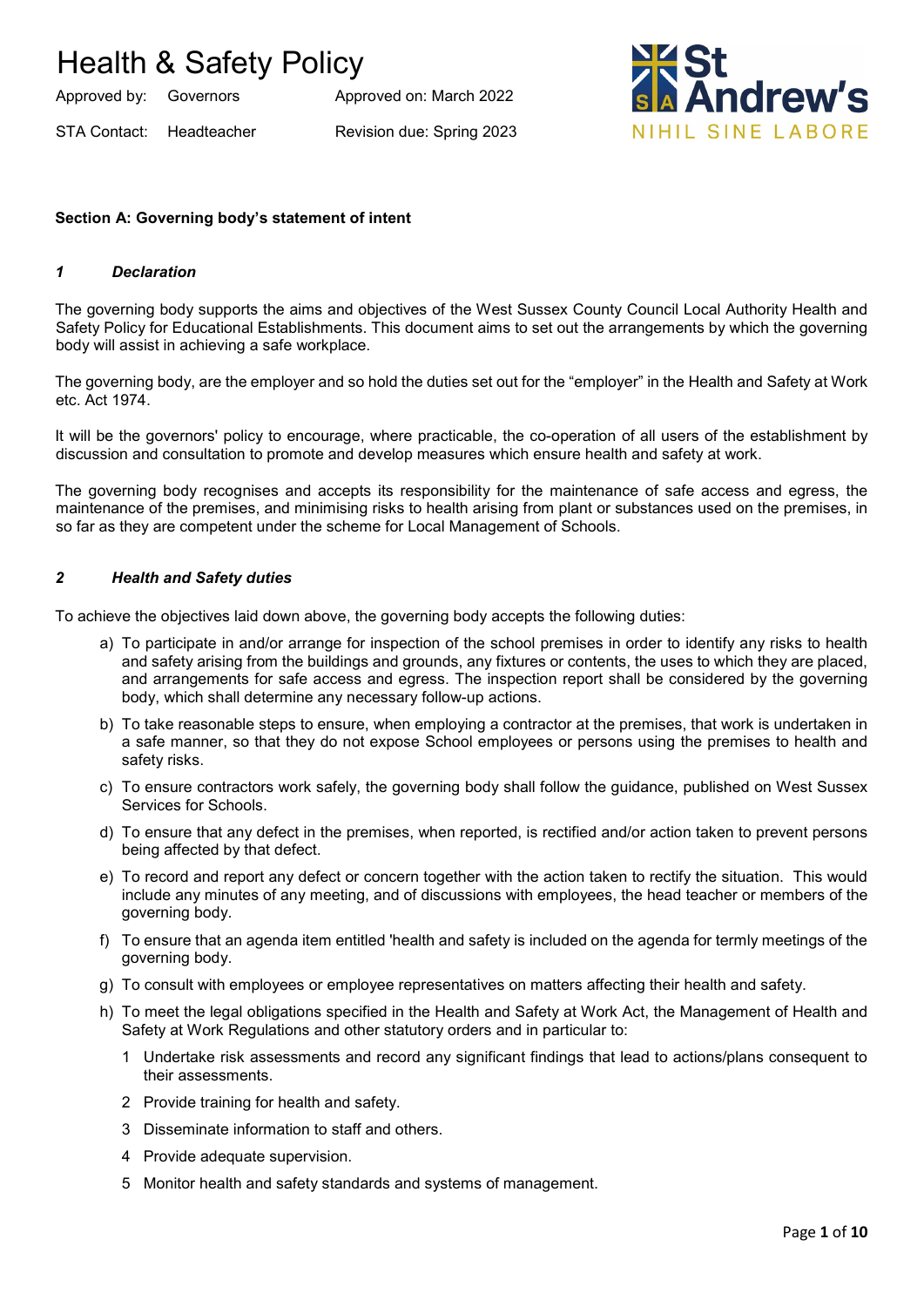Approved by: Governors Approved on: March 2022

STA Contact: Headteacher Revision due: Spring 2023



The governing body will abide by any instructions and take heed of any information issued by H&S Advisers from WSCC and will enhance this where necessary with local rules and procedures to take account of its own responsibilities.

The organisation of the system for internal communications, delegation of specific functions and arrangements particular to occupational hazards, staff welfare and the safety of pupils are outlined in appendices to this document.

**Signed**

23/03/2022

\_\_\_\_\_\_\_\_\_\_\_\_\_\_\_\_\_\_\_\_\_\_\_\_ Date \_\_\_\_\_\_\_\_\_\_\_\_\_\_\_\_\_

(Executive Headteacher)

 $\rho$   $D$   $h$ 

23/03/2022

(Chair of Governors)

\_\_\_\_\_\_\_\_\_\_\_\_\_\_\_\_\_\_\_\_\_\_\_\_ Date \_\_\_\_\_\_\_\_\_\_\_\_\_\_\_\_\_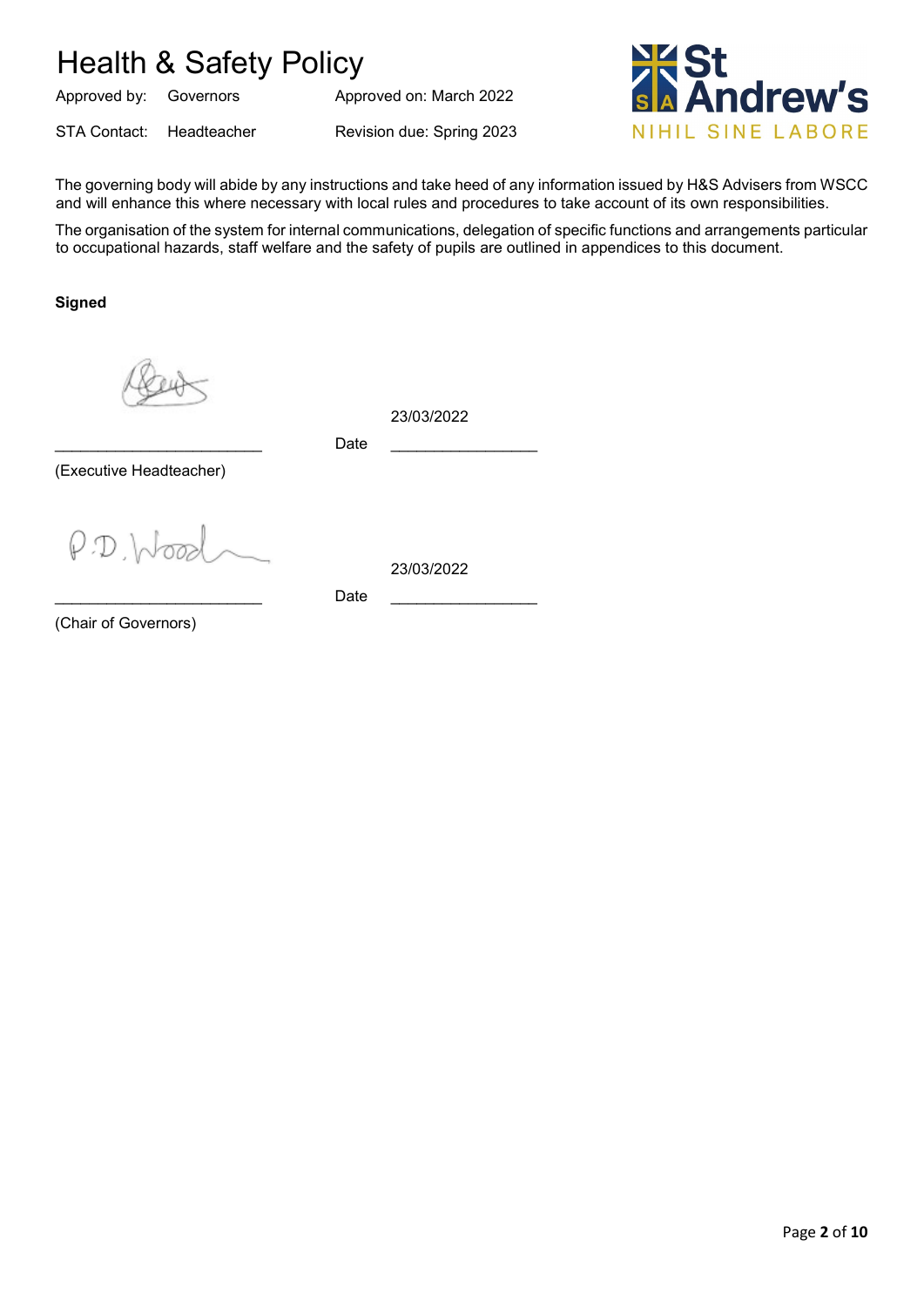Approved by: Governors Approved on: March 2022

STA Contact: Headteacher Revision due: Spring 2023



# **THE ORGANISATION FOR HEALTH AND SAFETY**

#### **Health and safety responsibilities**

**Governing Body** has strategic responsibility for health and safety within all areas of the schools undertakings. The governing body is responsible for ensuring that there is access to competent health and safety advisers on all health and safety matters in order to comply with Health and Safety Legislation.

**Head Teacher** has responsibility for the day-to-day operation of health and safety and welfare policies and practices, as delegated by the governing body, within all areas of the school's undertakings. The Head Teacher is responsible for ensuring that advice from competent health and safety advisers is sought on health and safety matters in order to comply with Health and Safety Legislation.

**Deputy Headteacher** will take on the above responsibilities in the absence of the Headteacher.

**Faculty/Department Heads** are responsible for ensuring that safe working conditions are maintained for all pupils, employees, visitors, members of the public and, where applicable, contractors throughout their individual work areas, as delegated by the Head Teacher or governing body and detailed in the organisation section of the policy. Faculty/Department heads are responsible for ensuring that advice from competent curriculum and health & safety advisers is sought on health and safety matters in order to comply with Health and Safety Legislation.

**Employees including supply staff** are responsible for their own health and safety, that of their colleagues and members of the public who may be affected by their work activities.

**EVC Co-ordinator** is involved in educational visit management in order to ensure that the WSCC Guidelines for Educational Visits are followed; After discussion with the headteacher and governing body, will either approve proposal or submit proposal to the EVOLVE website; Will confirm that adequate risk assessments have been carried out; Support the headteacher in the management of and evaluation of educational visits and confirm the leadership of the group is appropriate, this includes accompanying staff and volunteers.

#### **ARRANGEMENTS FOR HEALTH AND SAFETY**

#### **Access Control/Security**

All staff onsite must wear school lanyard with photo ID; Visitors to sign in at Reception and be issued with photo ID visitor's badge. Front door and gates to school site, have school access codes for authorised entry. Receptionist can view CCTV of Sackville Road & Marston Road entrances. All staff to be vigilant and query with Reception team if person on school site has not been issued with visitor's badge.

#### **Accident and Incident Reporting**

All injuries or ill health resulting from accidents or work activity **including incidents of violence and aggression and near misses** are to be recorded using the WSCC online accident reporting system, no matter how minor, to any person on our premises (including students, staff, visitors and contractors). Major injuries and direct visits to hospital from the school are also reported to WSCC using the online system. The Inclusion Manager is responsible for reporting accidents

Only the very minor injuries (such as scratches or bruises) experienced by students caused by play or inattention will continue to be recorded locally.

The Head teacher will monitor accidents and incidents in order to identify trends and report termly to the governing body.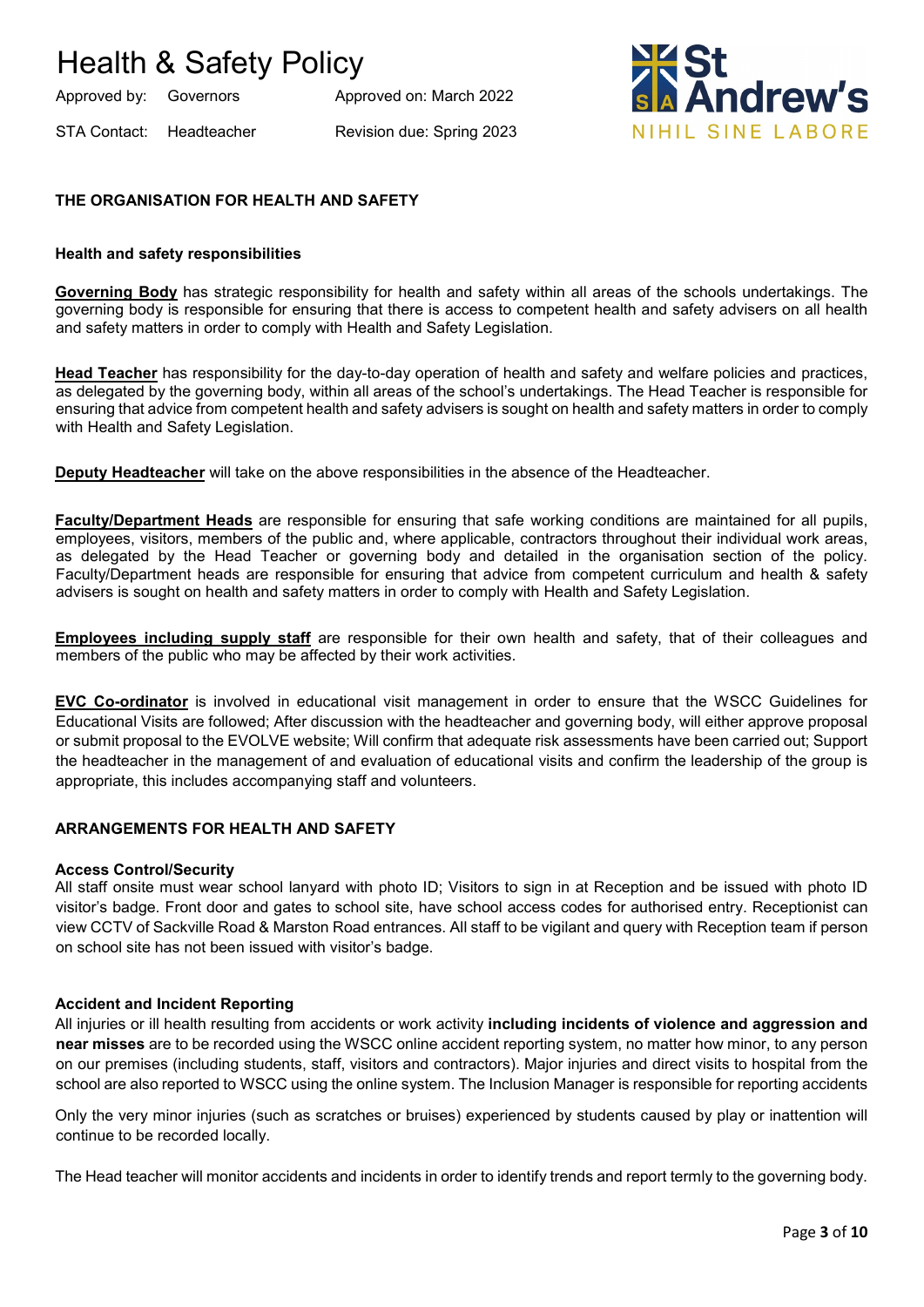STA Contact: Headteacher Revision due: Spring 2023

Approved by: Governors Approved on: March 2022



# **Administering medicines**

The school's Managing Medicines Policy details the procedures followed by the school and is based on WSCC policy and procedures. The lead for the administration of medicines is the Inclusion Manager. A copy of the policy is available from the student services office and K:\StaffResources\Policies\POLICY STORE - FINAL.

#### **Asbestos**

The school holds an asbestos register and follows the WSCC Code of Practice regarding monitoring and record keeping. All contractors working on the building are made aware of the location of asbestos and sign the register. Staff are made aware of the location of asbestos and the procedures to follow if discovering disturbed asbestos. The Premises Manager is responsible for asbestos management

#### **Control of Substances Hazardous to Health (COSHH)**

All hazardous substances stored and used within the school are to be risk assessed and the precautions identified by the risk assessment shall be communicated to staff and implemented. These assessments will be held in the school's COSHH risk assessment file, along with the relevant data sheets and made available to all employees who are required to use these substances in their work.

The Premises Manager is the designated person for ensuring that the COSHH risk assessment file is kept up to date and communicated to relevant staff.

#### **Contractors**

Maintenance and servicing contractors receive an induction to the school site (including asbestos), its facilities and emergency arrangements. Contractors undertaking large scale building work receive all of above and an induction pack which includes relevant school policies, procedures and risk assessments. The school adheres to WSCC self-managed process and uses WSCC approved contractors where possible. Contractors are continuously monitored whilst on site. The Premises Manager is responsible for the management of contractors.

#### **Curriculum Safety [including out of school learning activity/study support]**

The governors recognise that some curriculum areas represent an increase in risk; these departments hold department specific health and safety arrangements, which are regularly reviewed and communicated to the relevant staff. Teaching staff undertake suitable (written) risk assessments prior to commencing hazardous activities, and the EVC coordinator receives EVC training from WSCC.

Head of Faculty for DT & STEM – responsible for Design and Technology Head of Faculty for Arts – responsible for Art, Drama and Music Head of Faculty for PE – responsible for Physical Education Head of Faculty for Science – responsible for Science

#### **Display Screen Equipment (DSE)**

Every DSE user (who uses DSE for an hour or more continuously at a time) will complete a risk assessment to make sure they know how to adjust and set up the workstation correctly. It is the responsibility of the Business Manager to ensure assessments are completed by relevant staff. The risk assessment can be carried out by the workstation user through the e-Learning programme and assessment checklist. This is available on Health and Safety A-Z pages of the West Sussex Services for Schools.

DSE user risk assessments will be reviewed periodically by The Business Manager, at least annually, or if there have been any significant changes to the workstation. A review of the original assessment must be undertaken as soon as practicable by the line manager when an employee complains of musculoskeletal or other health issues that could be attributed to, or aggravated by, working with DSE.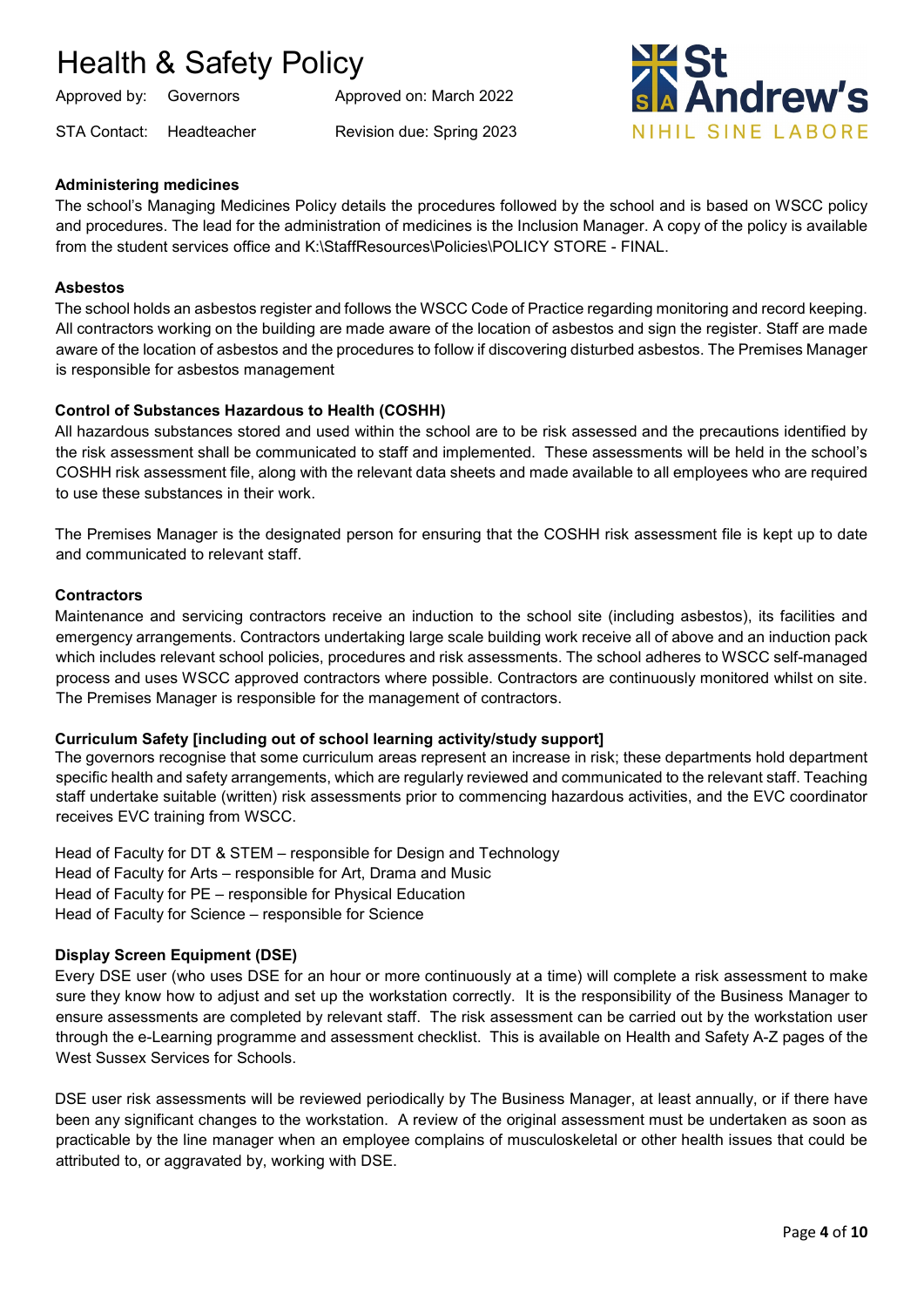Approved by: Governors Approved on: March 2022

STA Contact: Headteacher Revision due: Spring 2023



Users should plan their daily routine to ensure that their time is periodically broken up by non-screen based activities. Short frequent breaks are more effective than less frequent longer ones.

# **Electricity**

All portable electrical equipment within the school is to be tested every two years and records of these tests will be held at the school by the Premises Manager.

Private portable electrical equipment must not be brought into the establishment and used without the appropriate checks.

A 5 yearly check of the fixed electrical installation is completed and records kept. Electrical safety is managed by the Premises Manager.

# **Emergency Provision/Business Continuity**

The Emergency Plan details procedures and arrangements to be used in the event of an emergency. This includes liaison with WSCC and the emergency services, provision for the continuation of school business and arrangements to contact interested parties i.e. parents and the press. The emergency plan is in the process of being updated and will be reviewed Summer 2022. It will be shared with staff when finalised. All staff will be trained in the procedures contained within the emergency plan and would then be able to take the appropriate action if required. The Emergency Plan will be regularly monitored and reviewed by the Headteacher

## **Fire Safety**

The Premises Manager is the designated person for fire safety within the establishment. The designated person will ensure that:

- The school's fire risk assessment is kept up-to-date by annual review or in response to significant changes to premises or work arrangements.
- There is reasonable fire-fighting equipment in the school, it is maintained and maintenance records are kept.
- The fire safety equipment, e.g. fire alarm, emergency lighting, etc. is regularly checked, maintained and records are kept.
- There are no general fire hazards around the building, particularly near escape routes; escape routes are unobstructed and that there is access for fire fighters.
- Staff and pupils are practised in evacuating the premises by performing termly drills, monitoring their effectiveness and keeping records.
- Develop personal emergency evacuation plans (PEEP) for those staff and/or pupils who require additional assistance to evacuate the premises.

They will also ensure that the establishment has in place an up to date **Emergency Fire Policy**, which details the procedures to be followed in the event of a fire. The plan must be prepared to ensure that people within the establishment know the action to take if there is a fire, and to ensure the establishment can be safely evacuated. A copy of the policy is available from K:\StaffResources\Policies\POLICY STORE - FINAL

Where necessary, the Emergency Fire Policy will include the following features:

- Action on discovering a fire and calling the fire service (these notices will also be displayed throughout the establishment)
- The location of the assembly point for roll call
- Liaison with emergency services
- Identification of key escape routes
- The type and location of fire-fighting equipment provided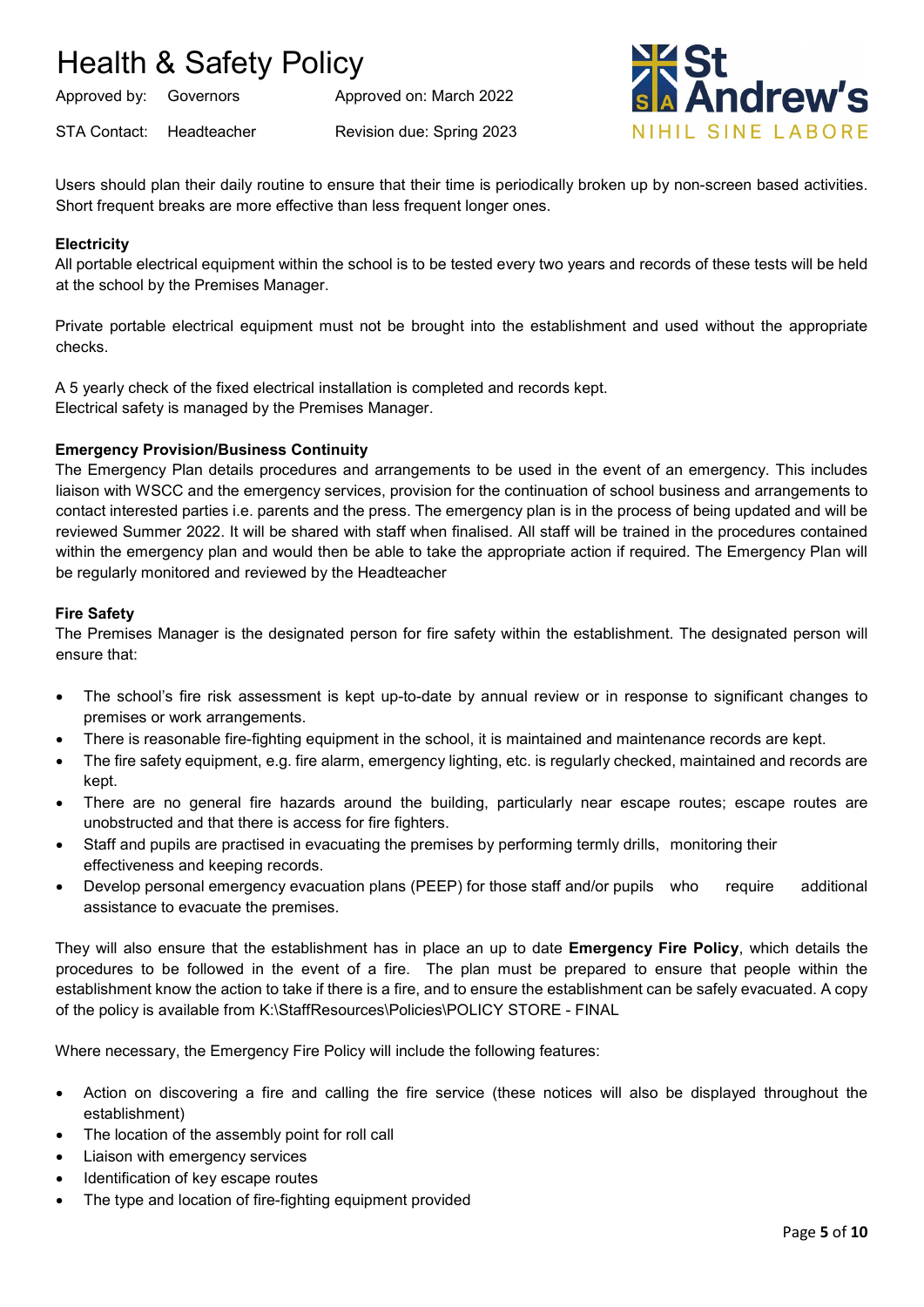Approved by: Governors Approved on: March 2022

STA Contact: Headteacher Revision due: Spring 2023



- Specific responsibilities in the event of fire (adequate number of fire wardens to assist with the evacuation)
- Training (in house fire safety awareness training should be carried out annually for all staff).
- Any need to co-operate or co-ordinate with other responsible persons that will be operating within the premises.

## **First Aid**

The lead First Aider is the Inclusion Manager and the following staff are trained First Aiders: *Updated 16/03/22*

| <b>FIRST AID PLUS (FAAW)</b> |                         |
|------------------------------|-------------------------|
| <b>Name</b>                  | Certificate Validity to |
| Mr P Guyan                   | 6 January 2025          |
| Mr M Laker                   | 6 January 2025          |
| Mr G Nicholls                | 6 January 2025          |
| Miss K Sharpe                | 6 January 2025          |
| Ms A Todorova                | 6 January 2025          |

| <b>APPOINTED FIRST AIDERS</b> |                                |
|-------------------------------|--------------------------------|
| <b>Name</b>                   | <b>Certificate Validity to</b> |
| Mrs V Miteska                 | 09 October 2021                |
| Mrs E Conway                  | 27 November 2021               |
| Mr M Carter                   | 27 November 2021               |
| Mr J Hawker                   | 8 January 2022                 |
| Mr T Lee                      | 8 January 2022                 |
| Ms A Alloway                  | 26 March 2022                  |
| Mrs O'Neill                   | 01 October 2023                |
| Mrs N Wade                    | 01 October 2023                |
| Miss H Goss                   | 01 October 2023                |
| Mrs D Haycock                 | 01 October 2023                |
| Mrs D Hoare                   | 01 October 2023                |
| Mr C Sweatman                 | 01 October 2023                |
| Mr I Marshall                 | 01 October 2023                |
| Mrs J Hipkin                  | 19 September 2024              |

For a secondary school with 300 – 999 students on roll the minimum requirements for first aiders are

2 First Aid Plus (FAAW) trained staff 3 Appointed First Aiders

Details of the school's first aid trained staff is displayed in the first aid room/area. The Inclusion Manager monitors first aid training to ensure certification remains in date.

A first aid risk assessment has been completed and provision is in place, following the findings of the risk assessment. Suitable and appropriate first aid cover is provided during the working day and after hours (between 8.00 am and 4.30 pm) to cover breakfast and after school clubs and all staff members are aware of the arrangements in place.

The Inclusion Manager is the designated person for ensuring the first aid kits are kept fully stocked and items are within date. Checks of first aid kits are recorded.

#### **Food Safety**

The Head of Catering is the food safety lead at St Andrew's. The Food Safety lead will ensure that there are arrangements for safely and hygienically receiving food from suppliers and preparing it for serving to pupils. The kitchen, servery and dining area are to be cleaned daily and after each use.

Meal time supervisors are to ensure that any spillages are cordoned off, cleared up immediately and the floor surface left clean and dry before being opened up to pupils again. All incidents are to be reported to the food safety lead.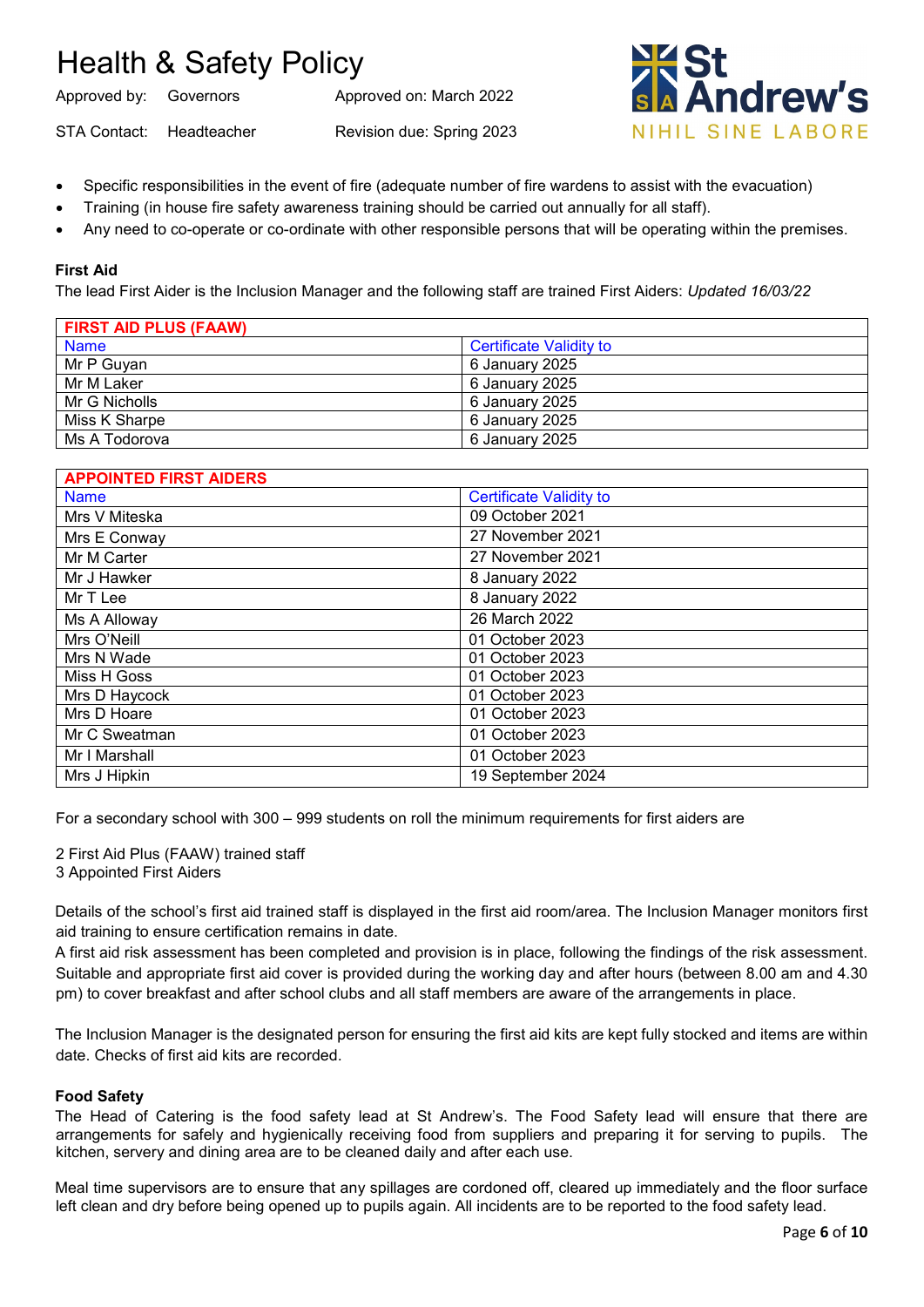Approved by: Governors Approved on: March 2022

STA Contact: Headteacher Revision due: Spring 2023



## **Glazing**

The school holds a Glazing Survey and regularly monitors glazing as part of the premises inspection*.* The Premises Manager is responsible for glazing management.

## **Gas Safety**

The school ensures that the gas boilers and other gas appliances are serviced and maintained regularly. The Premises Manager is responsible for gas safety.

#### **Hazardous Substances**

Schools are required to control hazardous substances, which can take many forms, including:

- Chemicals
- Products containing chemicals
- Fumes
- Dusts
- Vapours
- Mists
- Gases and asphyxiating gases
- Germs that cause diseases, such as leptospirosis or legionnaires disease

Control of substances hazardous to health (COSHH) risk assessments are completed by the Premises Manager and circulated to all employees who work with hazardous substances. Staff will also be provided with protective equipment, where necessary.

Our staff use and store hazardous products in accordance with instructions on the product label. All hazardous products are kept in their original containers, with clear labelling and product information.

Any hazardous products are disposed of in accordance with specific disposal procedures.

#### **Induction**

All new employees receive an induction with Line Managers and are informed of the school's health and safety arrangements and procedures. Staff will also complete the WSCC e-Learning 'Schools Health and Safety Induction Training module and records will be kept. The Assistant Headteacher - Futures, CPD is responsible for the induction of staff.

#### **Infection Control**

The school seeks to manage the spread of infection to prevent ill health from disease i.e. coronavirus, norovirus, hepatitis etc. The school follows the exclusion periods for all infectious diseases set by Public Health England and these are communicated to parents. Risk assessments are completed for infection control and specific diseases and communicated to staff. These risk assessments are supported by infection control procedures i.e. hand washing, increased hygiene and cleaning protocols and where identified by risk assessment personal protective equipment (PPE) is worn by staff. Where the school is aware of a risk of transmission of an infectious disease specific arrangements are in place for the administration of first aid to a potentially infectious pupil, visitor or member of staff. As required under the Reporting of Incidences Diseases Dangerous Occurrences Regulations (RIDDOR) infectious diseases that meet the RIDDOR criteria are reported via the online accident reporting system and onto the Health and Safety Executive (HSE) by the WSCC.

#### **Lettings/shared use of premises**

The school lettings policy applies to lettings. A copy of the policy is available from K:\StaffResources\Policies\POLICY STORE – FINAL. Those who hire any aspect of the school site or any facilities will be made aware of the content of the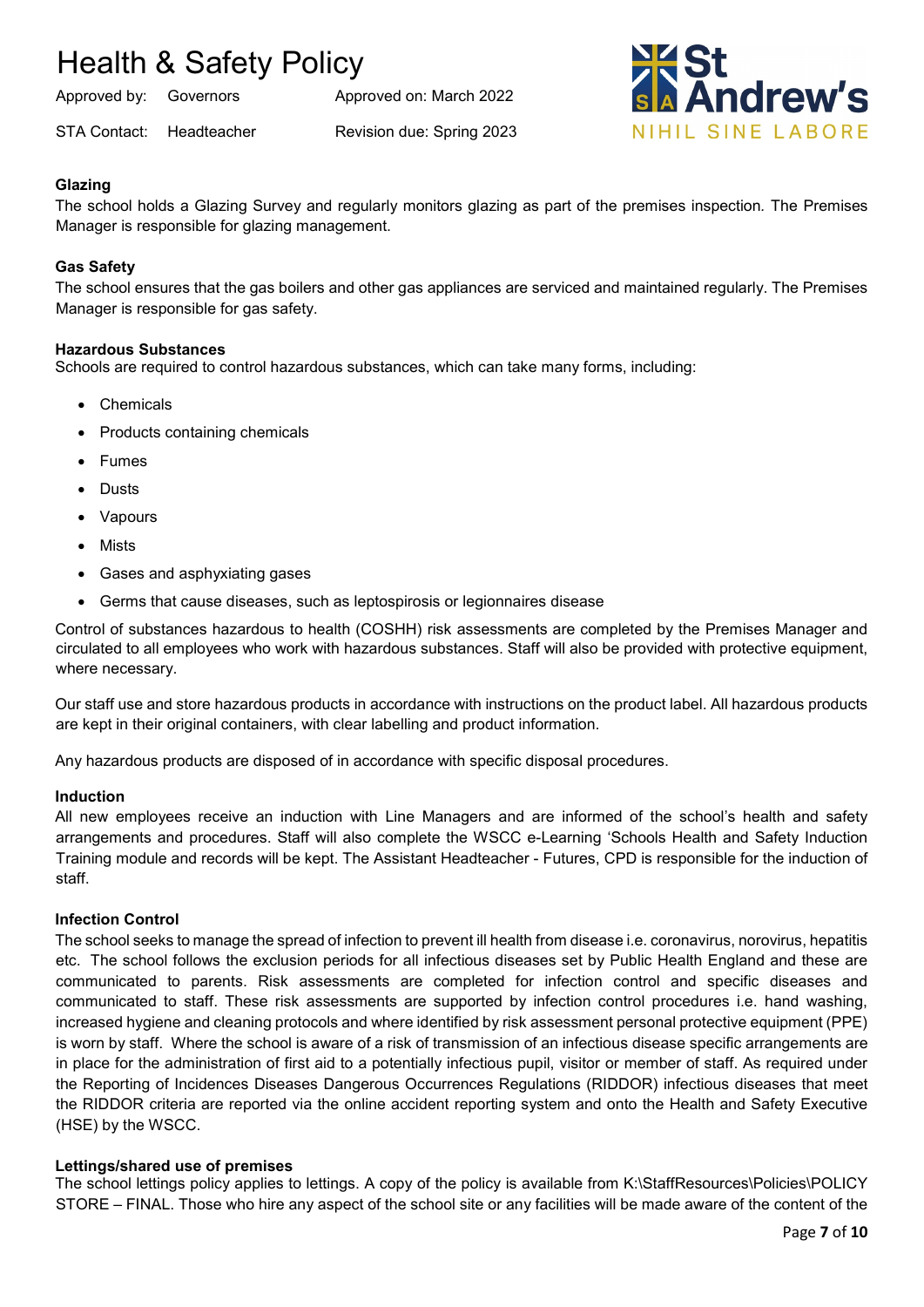STA Contact: Headteacher Revision due: Spring 2023

Approved by: Governors Approved on: March 2022



school's health and safety policy in writing at the start of each letting period, and will have responsibility for complying with it.

If the school is let, the Headteacher must be satisfied that the hiring organisation will use the premises in a safe manner. A signed, written letting agreement will be completed and copies kept.

### **Lockdown**

Lockdown procedures are a sensible and proportionate response to any external or internal incident that has the potential to pose a threat to staff or pupils in the school. The Lockdown Policy details what to do in the event of such potential incidents. The Head Teacher is the nominated lockdown manager and regular lockdown drills are carried out throughout the academic year. A copy of the policy is available from K:\StaffResources\Policies\POLICY STORE – FINAL

## **Lone Working**

Lone working is discouraged, however where employees are required to work alone, the risks should be assessed and adequate controls put in place.

Prior to periods of school closure, staff should inform the Premises Manager of their intention to come into school. Staff should ensure that they sign in and inform another member of staff that they are on site.

The Premises Manager is responsible for risk assessing and producing lone working procedures.

## **Play equipment**

External and internal play and physical education (P.E.) equipment is monitored by the Premises Manager and serviced annually. P.E. equipment is visually checked prior to every use by the teaching staff and any defects are reported immediately to the Premises Manager. Faulty equipment is immediately decommissioned.

#### **Premises Maintenance**

The school is to be kept clean, tidy and free from hazardous obstacles. The internal and external premises are inspected at regular intervals by the Premises Manager, the inspections are recorded and resulting issues reported to the Head Teacher. Staff must report any defective equipment, furniture or premises issues to the Premises Manager using the premises email address [premises@sta-worthing.com](mailto:premises@sta-worthing.com)

#### **Monitoring, audit and review**

The Governing Body shall receive termly reports on Health and Safety and will regularly inspect and monitor the premises. Regular review of procedure shall be undertaken in the light of operational practice, new laws and new policy/directives of the Local Authority. The operational practice and procedure shall be constantly monitored by the Head Teacher. The Governing body shall prepare an annual action plan to address deficiencies in health and safety arising from the Head teachers' annual report.

#### **Moving and Handling of Customers and the Manual Handling of Inanimate Loads**

Manual handling is defined as the transporting or supporting of a load (including the lifting, putting down, pushing, pulling, carrying or moving thereof) by hand or bodily force. Consequently, the Manual Handling Operations Regulations apply to a wide range of operations; in this context it applies to both the moving of inanimate loads (manual handling) and the moving and handling of children where they are unable to do this unaided (moving and handling).

Where manual handling or moving and handling tasks are undertaken, the Governing Body will designate suitably competent staff to undertake risk assessments of the activities, and ensure staff working in these areas receive the necessary training and instruction. Staff who require heavy items to be moved should contact Premises staff in the first instance.

The Premises Manager is responsible for developing and reviewing moving and manual handling risk assessment.

#### **New and Expectant Mothers**

Any staff member who becomes pregnant is to inform the Head Teacher of this and an appropriate risk assessment will be undertaken with the Business Manager following the guidance contained within the Health and Safety A-Z on the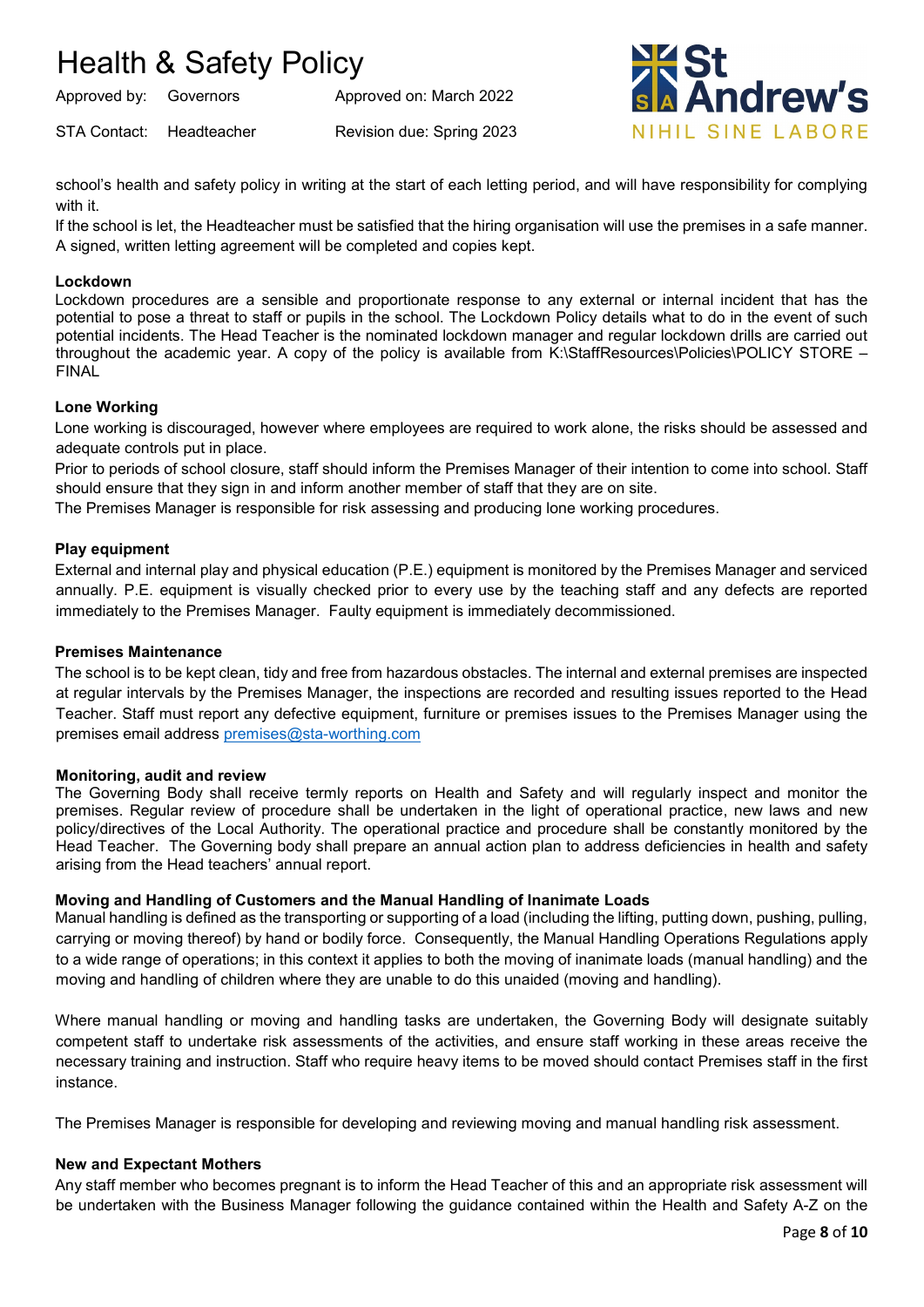Approved by: Governors Approved on: March 2022

STA Contact: Headteacher Revision due: Spring 2023



West Sussex Services for Schools. The school recognises the changing nature of pregnancy and will regularly review risk assessments to ensure that working at the school will not pose any risk to their health and safety and that of their unborn child.

### **Off-site activities**

All off site activities are risk assessed using the WSCC system. The schools systems are audited by WSCC Outdoor Education Advisor. The Deputy Headteacher is the schools Educational Visit Co-ordinator (EVC)

#### **Risk Assessments**

Risk assessments are a legal requirement under health and safety law and Faculty/Department Heads will assess all risks arising out of their curriculum area and associated work which the school undertakes. The Premises Manager will complete school site risk assessments. In accordance with corporate guidance risk assessments will be recorded in writing and reviewed annually or following a significant accident and/or incident.

## **Smoking**

No smoking is allowed anywhere on the school premises. This includes all buildings and all grounds.

## **Staff Welfare/Stress**

The governing body considers staff welfare of paramount importance, and seeks to promote a good work/life balance amongst their staff. The Head teacher is constantly monitoring staff workload and every effort is made to make effective changes if staff are experiencing stress either at home or work. The school also utilises the services of Health Assured and Occupational Health teams.

#### **Training**

The school ensures that all staff are provided with adequate information, instruction and training to perform their roles. Training requirements are discussed during induction, professional development reviews and one to one supervision. Training records are kept and reviewed by the Assistant Headteacher - Futures, CPD.

#### **Transport**

The school's minibuses are is checked monthly by the Premises Manager and maintained and serviced in accordance with the law. Records are kept of checks undertaken. Only staff that have completed the appropriate Minibus Driver training are permitted to drive the minibuses, and are made aware of WSCC driving policy. Procedures are in place in the event of an emergency involving the minibus which are regularly reviewed, updated and communicated to staff.

#### **Vehicles on Site**

There is restricted access for vehicles on site, visitors are encouraged to park either in the visitors parking bays or on the road. Fencing and gates are used to keep pupils away from the car park.

#### **Violence to Staff / School Security**

All staff must report to their Line Manager/Headteacher any incident of aggression or violence (or near misses) directed to themselves from any source. All incidents of violence will be reported to the Local Education Office and to the police.

The school has keycode access during opening hours and the receptionist monitors visitors that come on and leave the site. The school is protected by fencing and all entry is controlled by the receptionist. All staff must wear a staff badge and all visitors must wear a visitor's badge. There is internal and external CCTV around the building. After opening hours, the school gates remain open with the exception of the Marston Road gate which closes at 16.30. Any unauthorised entry to the school should be reported immediately to SLT and the police.